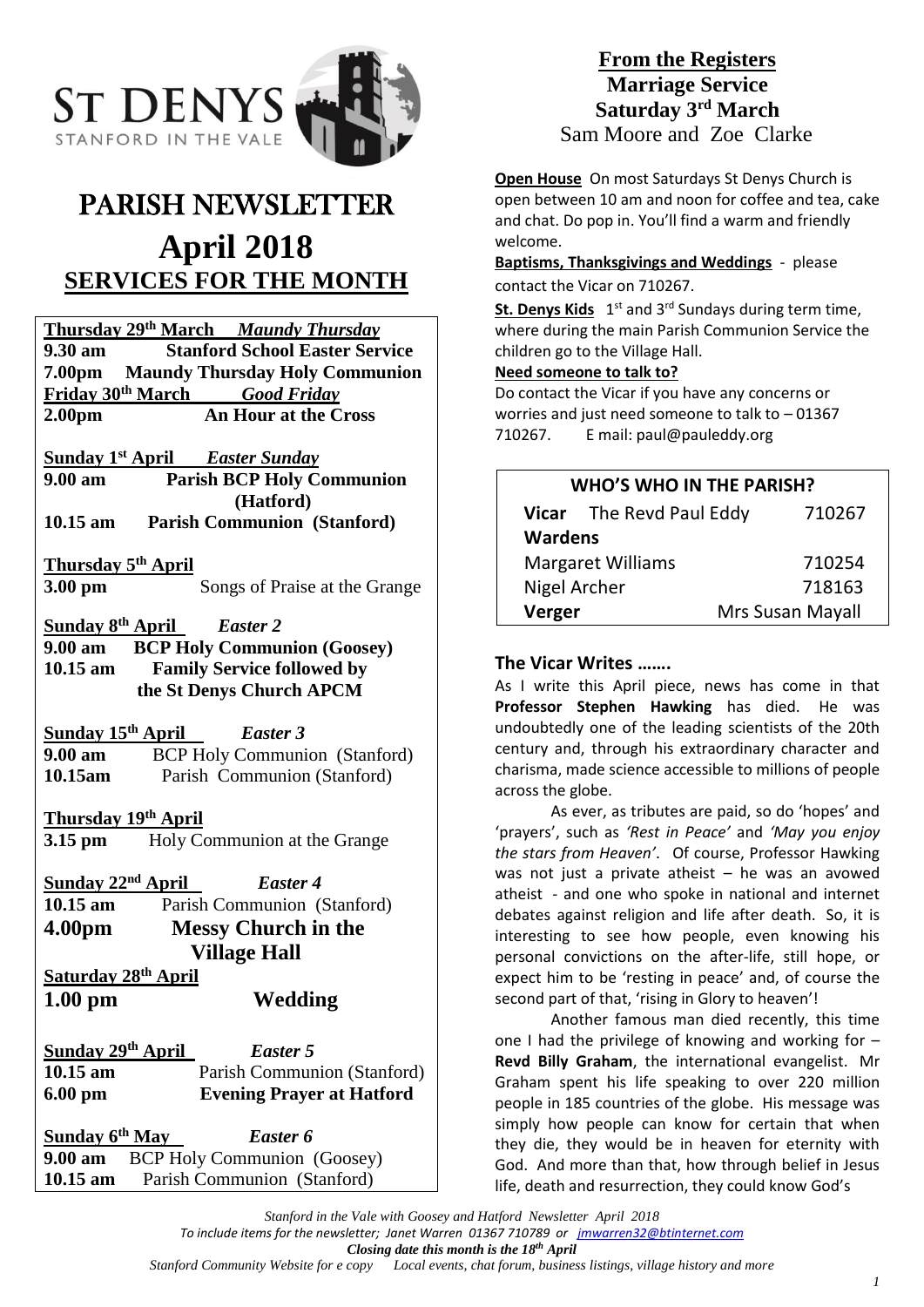presence, grace and enabling to live life to the full here and now and then, in heaven when their physical body died.

Mr Graham once said: *"Someday you will read or hear that Billy Graham is dead. Don't you believe a word of it. I shall be more alive than I am now. I will just have changed my address. I will have gone into the presence of God."*

It left me contrasting two great lives here on earth: Professor Hawking and Mr Graham, and asking **who** was more alive now, than when they were on earth?

April 1 is **Easter Day**! It is a day of challenge, and yet opportunity for us all.

There is no neutrality about faith. Jesus said you are either 'for me or against me'. Professor Hawking chose **not** to believe by faith that Jesus lived, died and rose again for him. Mr Graham, chose **to** believe. This Easter, what is your choice? Where do you believe you will go when you die?

If you'd like to chat or explore this I'd love to talk to you. A very Happy Easter - and Spring to you all. Yours *Paul* **Revd Paul Eddy Vicar**

#### **THANKS**

#### **THANK YOU FROM HATFORD**

A very big thank you to everyone who supported our recent Jumble Sale in Stanford Village Hall. We are most grateful to all those who helped to man the stalls, served tea, contributed jumble and raffle prizes or just came along on the day and hopefully found a bargain or two from the wide choice of goods on offer. Thank you all for helping to make it such a pleasant and successful occasion. All the proceeds have gone to help to preserve St. George's Church in Hatford for present and future generations to enjoy. HATFORD PARISH COMMITTEE

# **A big thank you**

Julie and Steve would like to thank everyone for their kind messages of support, all the lovely flowers and cards after Julie's sudden illness.

**Thank you** very much indeed to all the large number of kind people who offered me help during the snowy week we had in March. It was greatly reassuring to know that I could easily call for help if I needed it.

As I am quite sure I wasn't the only one to be given help in such difficult circumstances, may I just thank **all** the people who rallied round to give support, kindness and care for others. It showed the very best of village life in a time of need. I may be a Londoner, but, oh boy, am I glad I live in Stanford! Joan Greenwood

#### **Stanford Volunteer Taxi Service**

If you need transport for a medical appointment, please phone **MARJORIE GOODING 01367 710656** As much notice about any appointments makes things easier and more drivers would be greatly appreciated.

# **The next Parish Council Meeting is on Wednesday 4 th April in the large Village Hall at 7.30 pm All welcome**

#### **An Introduction to Change Ringing on**

**Handbells** A four week taster course starting on **Friday 6th April.** Friday afternoons 5-6pm. 4 St Denys Close, Stanford, SN7 8NJ Places are limited - if interested please email [zoe.kay.williams@gmail.com](mailto:zoe.kay.williams@gmail.com)

Our second **Music in the Vale** concert in 2018 features internationally renowned pianist and composer **Lionel Sainsbury** performing piano masterworks by **Bach, Chopin** and **Rachmaninov**  plus **"a taste of Andalucía"**. The concert starts at **7.30pm** on **Saturday 7th April 2018** in **St. Denys' Church, Stanford in the Vale.**

Admission by programme £12.00 from Vogue Hairdressing, 28 High Street, Stanford in the Vale, 01367 710476 by reservation on 01367 718420, email [info@musicinthevale.net,](mailto:info@musicinthevale.net)

[DJPedderDPA@btinternet.com](mailto:DJPedderDPA@btinternet.com) or at the door. Tickets are selling fast so do make your bookings in good time.

**Stanford Art Group Meeting Monday 9 th April 7.15pm Stanford Village Hall Demonstration of Landscape Painting in Acrylic by Lawrence Ward The first evening in our fantastic 2018-19 programme** Non members welcome. £4 for non members, £2 members. All welcome. Why not come along and unleash your artistic side? No experience necessary. For more details find Stanford Art Group on Facebook

or ring David Morton 0[1367 71075](callto:+1367%207107)4

# **Chatterbox Small Village Hall Every Thursday from 10 – 12 noon**

All are welcome to call in for a drink, catch up with friends or meet new ones. Occasional raffles, quizzes and bring and buy.

*Stanford in the Vale with Goosey and Hatford Newsletter April 2018 To include items for the newsletter; Janet Warren 01367 710789 or [jmwarren32@btinternet.com](mailto:jmwarren32@btinternet.com) Closing date this month is the 18th April*

Local events, chat forum, business listings, village history and more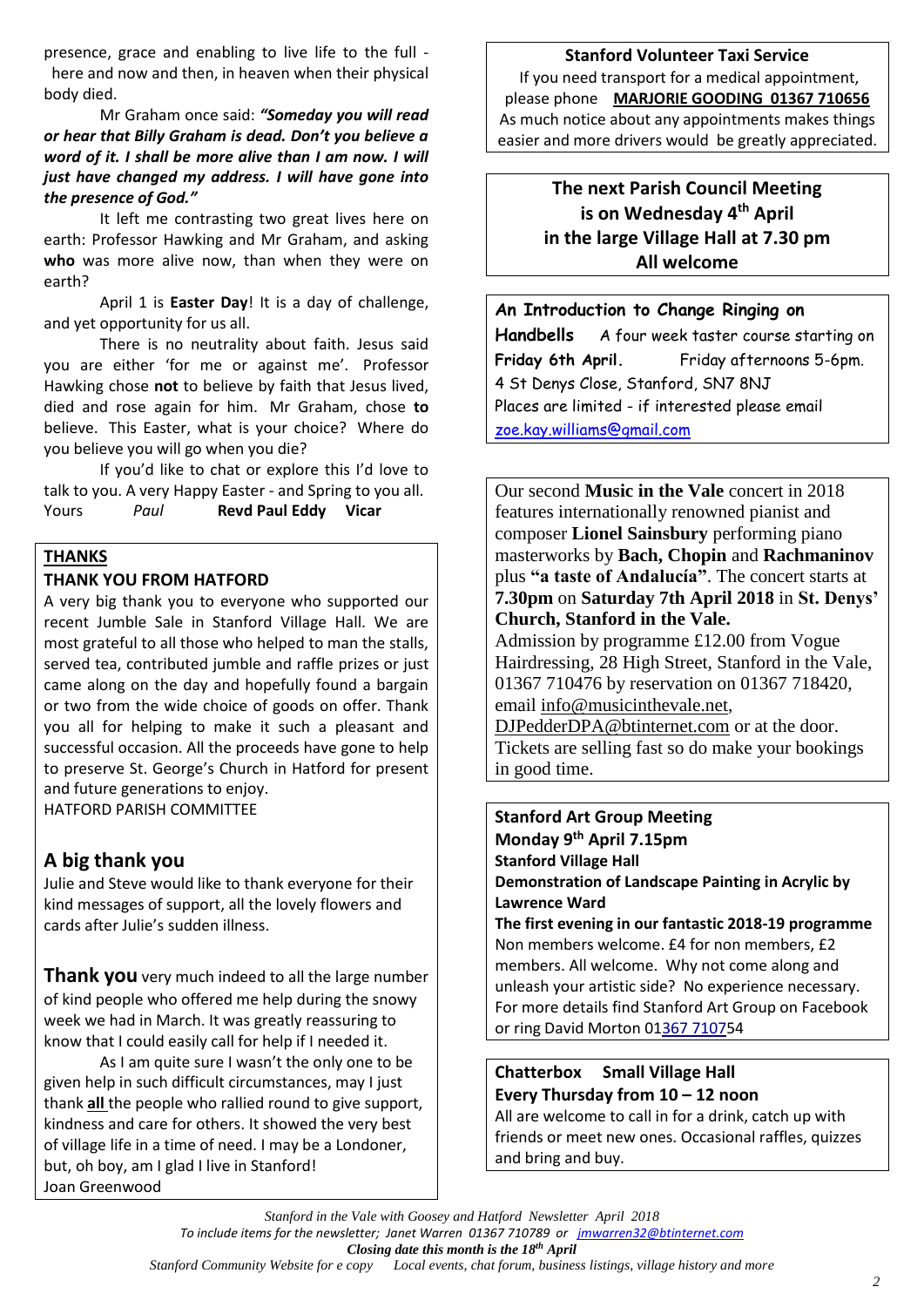#### **STANFORD IN THE VALE AND DISTRICT LOCAL HISTORY SOCIETY**

**Tuesday, 10th April,** At Stanford Village Hall, in the Small Hall, Start time 7:45 p.m. Topic: "**The Medieval Bridges of Abingdon**" Speaker: **Jackie Smith** - Jackie is an Abingdon Local Historian – an occasional history feature writer for Abingdon/Didcot/Wantage Herald Visitors welcome (£2 entrance).Refreshments and raffle. Further information: Contact Phil Morris, 01367 710285

# **IN NEED OF FUEL?**

TOP UP SPIRITUALLY AT THE STANFORD-IN-THE-VALE **FILLING STATION!** 

What is a Filling Station?

A new informal way of expressing the Christian faith. Using local mid-week monthly celebrations in unusual venues to support and strengthen our local Churches

The Vine, Mill Farm, **Faringdon Road** Stanford in the Vale, Oxon SN7 8NP

Where and When:

April 11th 2018 7.30pm to 9.00pm

Doors open from 7.00pm<br>for coffee and cake.

For more information visit the website or contact me directly: www.thefillingstation.org.uk or Chris Weatherall on 07775 564131 or 01367 710208

# **Faringdon & District U3A - Thursday 12th April 2018.**

This year's AGM will be held in the Corn Exchange at 2.30pm. A swift AGM will be followed by a talk by David Dalton on "Life as an Author". David is a qualified mining engineer who started writing after retirement. He will start by telling the audience how and why he became a writer. This will be followed by his experience as a freelance journalist in Cape Town and how this led to his first few books. Refreshments available after the talk. All members welcome to attend, but visitors must pay £1.50 . Further details can be obtained from the chairman Peter Smith on 01367 241 241 or found on the website

[www.faringdondistrictu3a.wordpress.com](http://www.faringdondistrictu3a.wordpress.com/)

# **Fairtrade Stall Saturday 14 th April**

10am - 12 noon St Denys'Church Fairtrade food, drink and gifts from the Mustard Seed shop in Faringdon.

**Cast On! Knitting and Crochet Group** Fun, friendly and free. We meet every 2nd and last Wednesday of the month at the Horse & Jockey from 7pm until 9.30pm (ish). Bring along your current project or ask us to show you how. Contact: Ruth Chester Email: [caston@tlkc.co.uk](mailto:caston@tlkc.co.uk) Tel: 710362

#### **Slimming World**

Your Slimming World group meets every Thursday from 7.30pm at Stanford in the Vale Primary School. Contact Nancy on 07710 177808

**Stanford Women's Institute will meet on Wednesday 18th April** at 7.30pm in the Village Hall. Visitors are always welcome. £3 charge for non-members. Contact 01235765461

# **Formula Fitness, Yoga and Wellbeing**

Zumba every Tuesday evening from 6pm. Stability Ball every Tuesday evening from 7pm. Zumba Strong every Friday morning from 9.30am. All in large Village Hall. Contact Lou on 07980 065 352.

# **Monthly Film Afternoon for Over 50's**

Come and enjoy a cinema afternoon on **4 th Monday of each month** in the small Hall at Stanford in the vale Village hall. **Starts at 2pm .** Tea and coffee plus cakes and supplied with the film for **£3.50 per person. Next showing is 23 rd April 2018** For information on the film showing you can call into Chatterbox or phone Mandy on 07827 235 429 This event is organised by the Community Network team at Age UK Oxfordshire.



A fun craft-based afternoon for all the family, includes afternoon tea. Sunday 22<sup>nd</sup> April

4pm – 5.30pmIn the Village Hall

#### **STANFORD-IN-THE-VALE GARDENING CLUB**.

The next meeting will be on **Wednesday 25 th April** at 7.30 in the Large Village Hall. The speaker will be Robert Longstaff on' The Oxford Garden Project' Refreshments and a raffle. Visitors will be very welcome for a fee of £3.00. For more information contact Rosemary Packer tel.01367 710 445.

*Stanford in the Vale with Goosey and Hatford Newsletter April 2018*

*To include items for the newsletter; Janet Warren 01367 710789 or [jmwarren32@btinternet.com](mailto:jmwarren32@btinternet.com)*

*Closing date this month is the 18th April* Local events, chat forum, business listings, village history and more